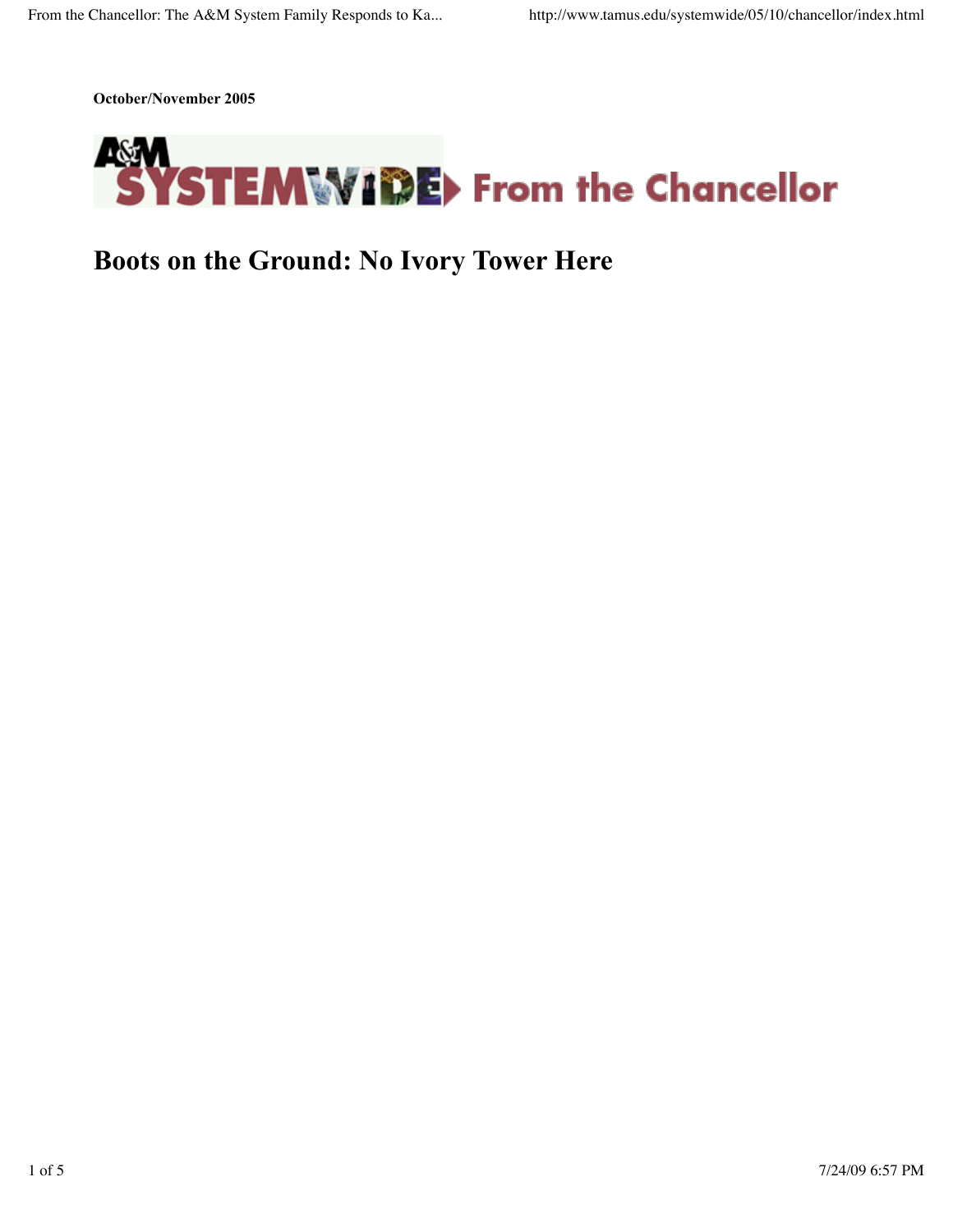Number of meals-ready-to-eat that the Texas Forest Service Lone Star

- **1,087,200** Incident Management Team distributed in Hammond, La., after Hurricane Katrina Number of rescues Texas Task
- **13,000** Force 1 was involved with in New **Orleans** Number of students at Texas A&M at Galveston, for whom plans were
- **1,700** made to integrate into the student body at Texas A&M following Hurricane Rita if necessary Number of special-needs patients brought to Texas A&M's College of Veterinary Medicine and
- **650** Biomedical Sciences, which was turned into the largest human hospital in Central Texas on Sept. 23

Number of hurricane-affected students who are enrolled in A&M

- **481** System institutions Number of National Guard troops who stayed at Texas A&M's
- **450** Student Recreation Center Sept. 23 and 24

Number of hurricane-affected

- **77** students who are now enrolled at Prairie View A&M Number of officers and crew on the *USNS Sirius*, the training ship atTexas A&M at Galveston, who
- **40** are working 18+ hour days to house, feed and provide laundry and other services for 250 officials involved in recovery efforts in New **Orleans**

Number of athletic teams from

**6** Tulane that are now housed at Texas A&M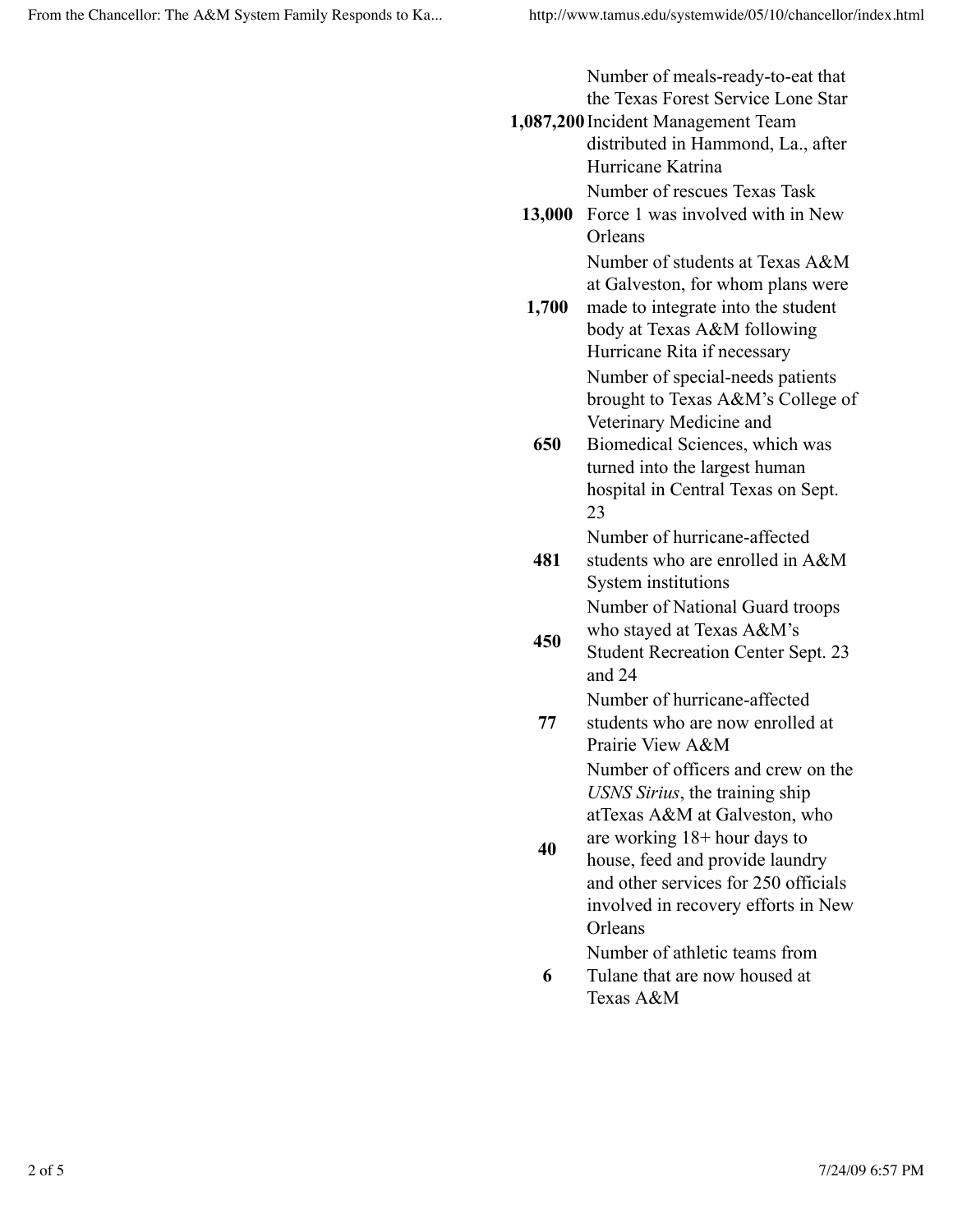Testifying early in the recent legislative session, the head of one of our Aggie agencies answered a question by saying there's no substitute for boots on the ground.

After Katrina and Rita, I know what he means. The A&M System responded with lots of boots on the ground, and I couldn't have been prouder.

I said as much to the first contingent of urban search and rescue specialists of Texas Task Force 1 returning from New Orleans. The task force is under the jurisdiction of our Texas Engineering Extension Service. They had 121 people near New Orleans waiting for Katrina, including 41 water rescue specialists. They participated in the rescue of thousands of stranded people.

I told the bone-tired returnees that chancellors write memos and letters, conduct meetings, make speeches, move paper from the inbox to the outbox, and make an occasional decision.

While chancellors may do some good in an indirect way, their work can't be as satisfying as what these heroes had been doing daily for almost two weeks, and that I was proud to be associated with them.

They gave me the obligatory cap and T-shirt, which I assumed I would wear a few hours later to meet the second contingent returning from the front. When the time came, I decided I couldn't wear them because I hadn't earned them. Maybe later, but not that day.

#### **Me and Bobby McKee**

TEEX Director Lanny Smith had kept my Blackberry informed of their activities a couple of times a day. His detailed briefings made me feel like a team member vicariously engaged in a historic event.

I must confess, it's neat getting what amounts to military-style briefings on my Blackberry from a former colonel, even if I do have to translate military time into wristwatch time on my fingers.



*From left to right: Richard Adams, dean of Texas A&M's College of Veterinary Medicine and Biomedical Sciences, Nurse Walker-Marable with the U.S. Public Health Service and Chancellor McTeer at the Large Animal Hospital.*



*Texas Task Force 1 Director Bob McKee (right) toured Homeland Security Secretary Michael*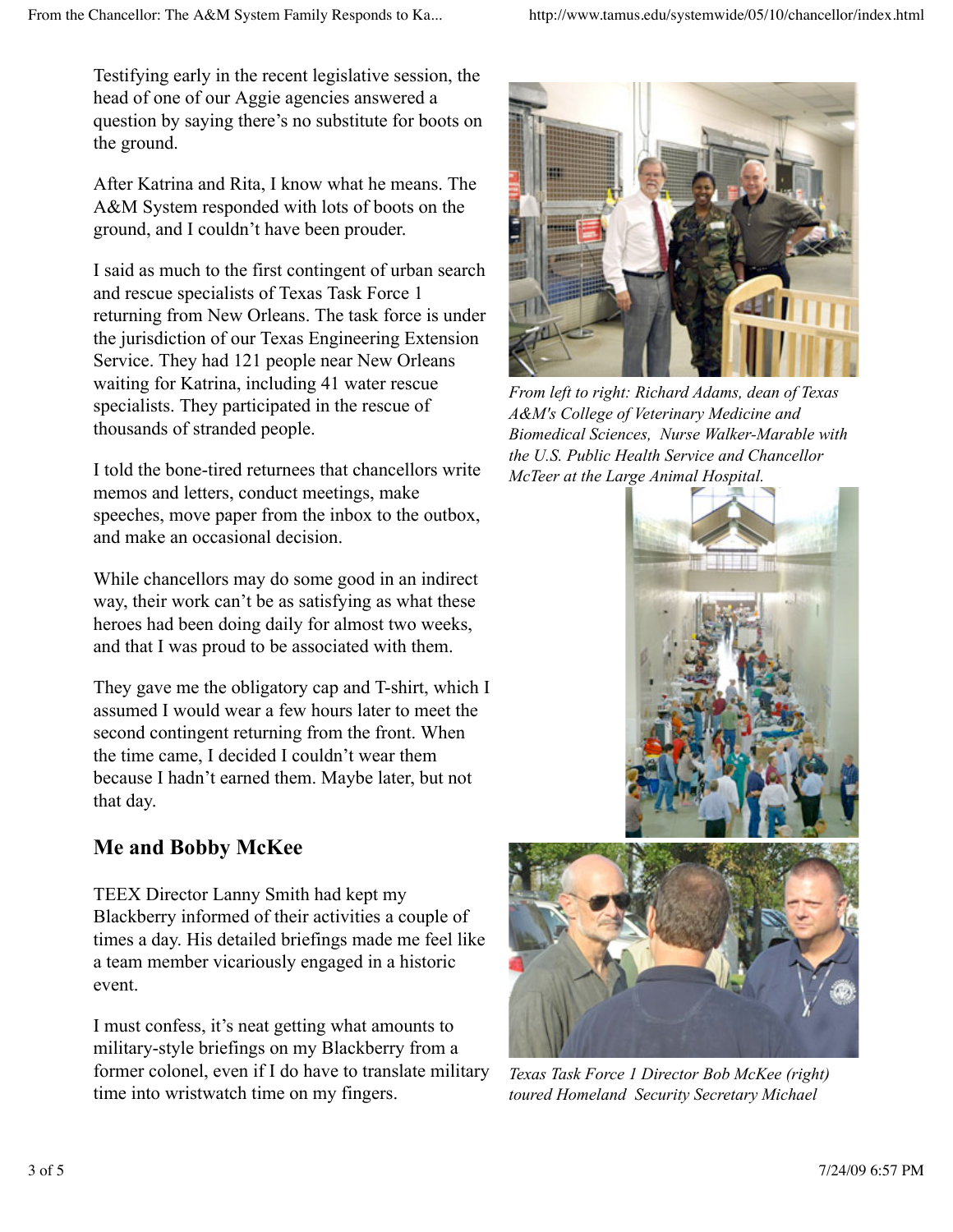Bob McKee, the sergeant-style leader of the returning group, also returned bone tired. Yet the next day, he and his local comrades visited to meet evacuees housed comfortably at Reed Arena. I joined them for that visit.

What struck me most was that by then Bob had already gotten a fresh Aggie haircut—high and tight.

## **The General Goes to School**

Texas A&M's Reed Arena was quite a sight. People were sitting on the edge of their beds—yes, real beds, not cots—telling their stories. Arrangements for their arrival had been made in record time by Texas A&M's Corps of Cadets under the leadership of Lieutenant General John Van Alstyne, Corps commandant.

*Chertoff (left) through New Orleans in the wake of Hurricane Katrina's aftermath.*



*Texas Forest Service Director Jim Hull and Chancellor McTeer view maps in Hammond, La., showing the commodity distribution sites across southeast Louisiana.*

My most memorable moment came when the general announced over the loud speaker, or bull horn, that the kiddos were going to school tomorrow morning so they had better "get their heads right."

I noticed a few nods of parental appreciation for the general's help. I later mentioned it to Bob Gates, president of Texas A&M, and he said all kids needed a general like ours in their lives. Indeed.

## **Truck Stop Days**

From about age five, I spent most of my home time at Doyal's Truck Stop on Highway 411 in north Georgia. Doyal was my dad. In the early days, before Interstate 75 missed us by 18 miles, it was almost always, in my dad's words "covered up" with 18 wheelers.

My truck stop days came back to me when I accompanied Jim Hull, head of the Texas Forest Service, and Elsa Murano, vice chancellor and dean of agriculture, to Hammond, Louisiana, where large parking areas were "covered up" with 18 wheelers full of water, ice and prepackaged food.

About 70 employees of the Texas Forest Service were in charge of the logistics and distribution of these items. They had set up headquarters in an empty store. I was proud to be told by the ranking member of the Pennsylvania National Guard that they were learning a lot from our guys.

I was happy to hear it, but not surprised. They were, of course, fighting a two-front war—against flooding in New Orleans and the coastal area, and forest fires in dry East Texas.

## **A Different Species of Patients**

The entrepreneurial prize, however, goes to Texas A&M's Vet School, in cooperation with the Health Science Center, who turned its state-of-the-art large animal hospital into a hospital for human evacuees from Houston hospitals and nursing homes.